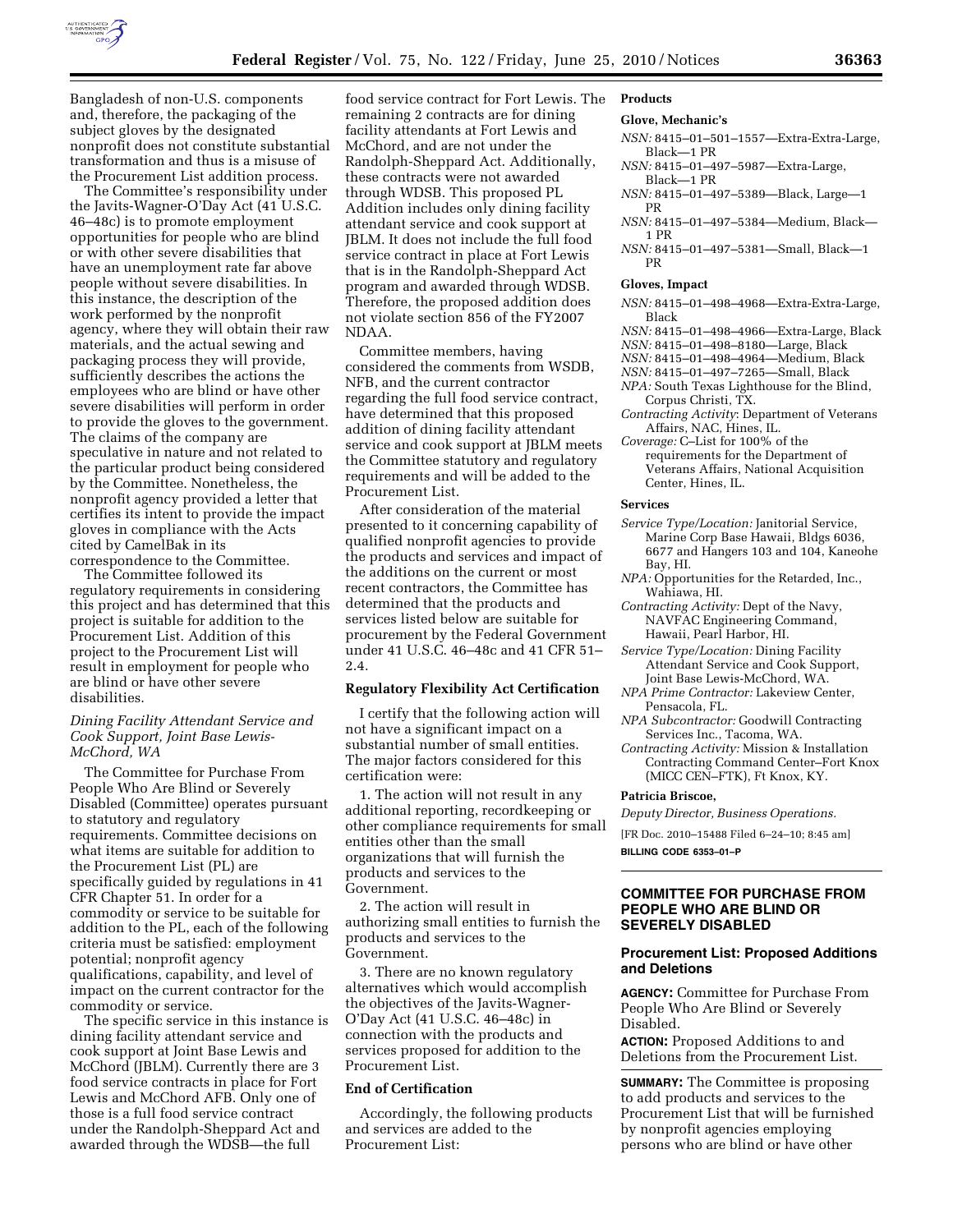severe disabilities and to delete products previously furnished by such agencies.

*Comments Must Be Received On Or Before:* 7/26/2010.

**ADDRESSES:** Committee for Purchase From People Who Are Blind or Severely Disabled, Jefferson Plaza 2, Suite 10800, 1421 Jefferson Davis Highway, Arlington, Virginia, 22202–3259.

*For Further Information or To Submit Comments Contact:* Patricia Briscoe, Telephone: (703) 603–7740, Fax: (703) 603–0655, or e-mail

*CMTEFedReg@AbilityOne.gov.* 

**SUPPLEMENTARY INFORMATION:** This notice is published pursuant to 41 U.S.C 47(a) (2) and 41 CFR 51–2.3. Its purpose is to provide interested persons an opportunity to submit comments on the proposed actions.

# **Additions**

If the Committee approves the proposed additions, the entities of the Federal Government identified in this notice will be required to procure the products and services listed below from nonprofit agencies employing persons who are blind or have other severe disabilities.

# **Regulatory Flexibility Act Certification**

I certify that the following action will not have a significant impact on a substantial number of small entities. The major factors considered for this certification were:

1. If approved, the action will not result in any additional reporting, recordkeeping or other compliance requirements for small entities other than the small organizations that will furnish the products and services to the Government.

2. If approved, the action will result in authorizing small entities to furnish the products and services to the Government.

3. There are no known regulatory alternatives which would accomplish the objectives of the Javits-Wagner-O'Day Act (41 U.S.C. 46–48c) in connection with the products and services proposed for addition to the Procurement List.

Comments on this certification are invited. Commenters should identify the statement(s) underlying the certification on which they are providing additional information.

# **End of Certification**

The following products and services are proposed for addition to Procurement List for production by the nonprofit agencies listed:

#### **Products**

- NSN: 7510–01–386–1609—Pen, Correction NSN: 7520–00–NIB–2075—Markers, Paint,
- Oil Based, Med Pt, White 6/PG NSN: 7520–00–NIB–2076—Markers, Paint,
- Med Pt, Oil Based, Yellow 6/PG NSN: 7520–00–NIB–2078—Markers, Paint,
- Med Pt, Oil Based, Rubber Grip, Green NSN: 7520–00–NIB–2079—Markers, Paint,
- Med Pt, Oil Based, Black NSN: 7520–01–207–4159—Marker, Paint, Oil Based, Fine Pt, White, 1 DZ
- NSN: 7520–01–207–4167—Markers, Paint, Oil Based, Med Pt, Asst Color 6/ST
- NSN: 7520–01–207–4168—Marker, Paint, Oil Based, Med Pt, Asst Colors 12/ST
- COVERAGE: A-List for 100% of the Total Government Requirement as aggregated by the General Services Administration.
- NSN: 7520–00–NIB–2077—Markers, Paint, Oil Based, Med Pt, Rubber Grip, Blue
- NSN: 7520–00–NIB–2080—Markers, Paint, Med Pt, Oil Based, Red, 6/PG
- COVERAGE: B-List for 100% of the Broad Government Requirement as aggregated by the General Services Administration.
- NPA: Alphapointe Association for the Blind, Kansas City, MO
- Contracting Activity: Federal Acquisition Service, GSA/FSS OFC SUP CTR—Paper Products, New York, NY
- NSN: 7920–00–NIB–0508—WetTask Wiping System—Bucket
- NSN: 7920–00–NIB–0510—WetTask Wiping System—Canister
- NPA: East Texas Lighthouse for the Blind, Tyler, TX
- Contracting Activity: Department of Veterans Affairs, NAC, HINES, IL
- COVERAGE: C-List for 100% of the VA's requirement as aggregated by the Department of Veterans Affairs National Acquisition Center, Hines, IL.
- NSN: 8540–00–NIB–0053—Hard Roll Paper Towel, Non-Perforated, 1-ply, 8″ x 600′ rolls, White
- NSN: 8540–00–NIB–0054—Hard Roll Paper Towel, Non-Perforated, 1-ply, 8″ x 600′ Natural
- NSN: 8540–00–NIB–0055—Hard Roll Paper Towel, Non-Perforated, 1-ply, 8″ x 800′ rolls, white
- NSN: 8540–00–NIB–0056—Hard Roll Paper Towel, Non-Perforated, 1-ply, 8″ x 800′ rolls, natural
- NSN: 8540–00–NIB–0057—Hard Roll Paper Towel, Non-Perforated, 1-ply, 8″ x 350′ rolls, white
- NSN: 8540–00–NIB–0061—Jumbo Roll Toilet Tissue, 1 ply, 3.7″ x 2000′
- NSN: 8540–00–NIB–0063—Jumbo Roll Toilet Tissue, 2 ply, 3.7" x 1000'
- NSN: 8540–00–NIB–0007—Jumbo Roll Toilet Tissue, 2 ply, 3.7″ x 2000′, 12″ dia. Roll
- NSN: 8540–00–NIB–0064—Center-Pull Paper Towel, 2-ply, Perforated, 8.25 in x 12 in sheets, 600, White
- NPA: Outlook-Nebraska, Incorporated, Omaha, NE
- Contracting Activity: Federal Acquisition Service, GSA/FSS OFC SUP ctr—Paper Products, New York, NY
- COVERAGE: A–List for the Total Government Requirement as aggregated by the General Services Administration.
- NSN: 7510–00–NIB–1792—HP, 53 A & 53 X
- compatible NSN: 7510–00–NIB–1794—HP 12A
- compatible NSN: 7510–00–NIB–1795—HP 13A & 13X
- compatible NSN: 7510–00–NIB–1800—HP 42A and 42X compatible
- NSN: 7510–00–NIB–1801—HP 49A compatible
- NSN: 7510–00–NIB–1802—HP 49X compatible
- COVERAGE: A–List for the Total Government Requirement as aggregated by the General Services Administration.
- NSN: 7510–00–NIB–1793—HP, 10A
- compatible
- NSN: 7510–00–NIB–1796—HP 39A compatible
- NSN: 7510–00–NIB–1797—HP 96A compatible
- NSN: 7510–00–NIB–1798—HP 51A & 51X compatible
- NSN: 7510–00–NIB–1799—HP 43X compatible
- COVERAGE: B–List for the Broad Government Requirement as aggregated by the General Services Administration.
- NPA: Alabama Industries for the Blind, Talladega, AL
- Contracting Activity: Federal Acquisition Service, GSA/FSS OFC SUP CTR—Paper Products, New York, NY

## **Kit, Pre-Cut Fabric**

- NSN: 8405–00–FAB–0201—Man's, S/S, Air Force Shade 1550, Size 131⁄2
- NSN: 8405–00–FAB–0202—Man's, S/S, Air Force Shade 1550, Size 14
- NSN: 8405–00–FAB–0203—Man's, S/S, Air Force Shade 1550, Size 141⁄2
- NSN: 8405–00–FAB–0204—Man's, S/S, Air Force Shade 1550, Size 15
- NSN: 8405–00–FAB–0212—Man's, S/S, Air Force Shade 1550, Size 151⁄2
- NSN: 8405–00–FAB–0252—Man's, S/S, Air Force Shade 1550, Size 16
- NSN: 8405–00–FAB–0253—Man's, S/S, Air Force Shade 1550, Size 161⁄2
- NSN: 8405–00–FAB–0254—Man's, S/S, Air Force Shade 1550, Size 17
- NSN: 8405–00–FAB–0255—Man's, S/S, Air Force Shade 1550, Size 171⁄2
- NSN: 8405–00–FAB–0256—Man's, S/S, Air Force Shade 1550, Size 18
- NSN: 8405–00–FAB–0257—Man's, S/S, Air Force Shade 1550, Size 181⁄2
- NSN: 8405–00–FAB–0258—Man's, S/S, Air Force Shade 1550, Size 19
- NSN: 8405–00–FAB–0278—Man's, S/S, Air Force Shade 1550, Size 20
- NSN: 8410–00–FAB–8362—Woman's, S/S, Air Force Shade 1550, Size 2
- NSN: 8410–00–FAB–8361—Woman's, S/S, Air Force Shade 1550, Size 4
- NSN: 8410–00–FAB–8360—Woman's, S/S, Air Force Shade 1550, Size 6
- NSN: 8410–00–FAB–8359—Woman's, S/S, Air Force Shade 1550, Size 8
- NSN: 8410–00–FAB–8358—Woman's, S/S, Air Force Shade 1550, Size 10
- NSN: 8410–00–FAB–8357—Woman's, S/S, Air Force Shade 1550, Size 12
- NSN: 8410–00–FAB–8356—Woman's, S/S, Air Force Shade 1550, Size 14
- NSN: 8410–00–FAB–8355—Woman's, S/S, Air Force Shade 1550, Size 16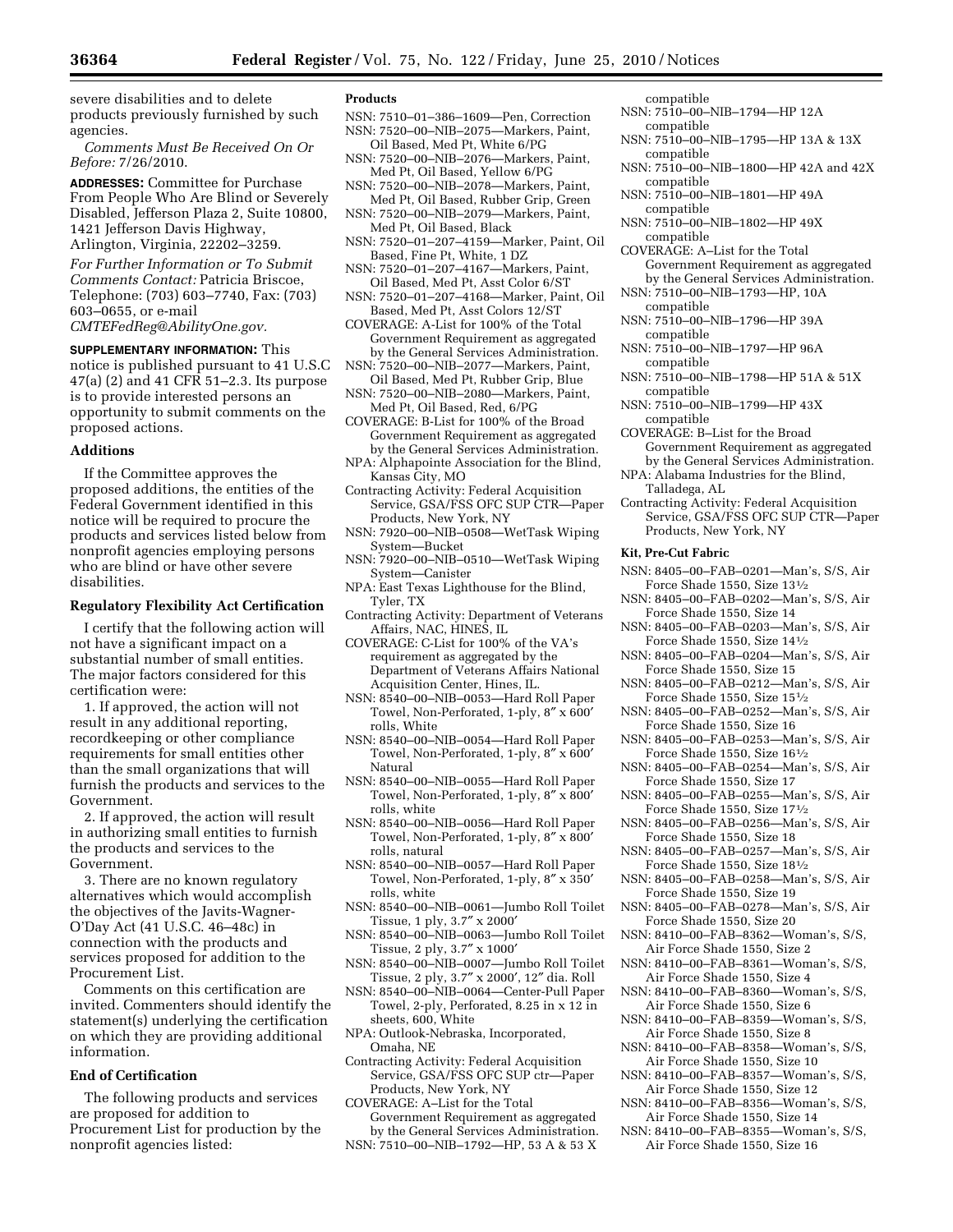- NSN: 8410–00–FAB–8354—Woman's, S/S, Air Force Shade 1550, Size 18
- NSN: 8410–00–FAB–8353—Woman's, S/S, Air Force Shade 1550, Size 20
- NSN: 8410–00–FAB–8395—Women's, L/S, Air Force Shade 1550, Size 4S
- NSN: 8410–00–FAB–8396—Women's, L/S, Air Force Shade 1550, Size 4R NSN: 8410–00–FAB–8398—Women's, L/S,
- Air Force Shade 1550, Size 6S
- NSN: 8410–00–FAB–8399—Women's, L/S, Air Force Shade 1550, Size 6R
- NSN: 8410–00–FAB–8409—Women's, L/S, Air Force Shade 1550, Size 6L
- NSN: 8410–00–FAB–8411—Women's, L/S, Air Force Shade 1550, Size 8R
- NSN: 8410–00–FAB–8412—Women's, L/S, Air Force Shade 1550, Size 8L
- NSN: 8410–00–FAB–8413—Women's, L/S, Air Force Shade 1550, Size 10S
- NSN: 8410–00–FAB–8414—Women's, L/S, Air Force Shade 1550, Size 10R
- NSN: 8410–00–FAB–8415—Women's, L/S, Air Force Shade 1550, Size 10L
- NSN: 8410–00–FAB–8416—Women's, L/S, Air Force Shade 1550, Size 12S
- NSN: 8410–00–FAB–8417—Women's, L/S, Air Force Shade 1550, Size 12R
- NSN: 8410–00–FAB–8418—Women's, L/S, Air Force Shade 1550, Size 12L
- NSN: 8410–00–FAB–8420—Women's, L/S, Air Force Shade 1550, Size 14R
- NSN: 8410–00–FAB–8421—Women's, L/S, Air Force Shade 1550, Size 14L
- NSN: 8410–00–FAB–8423—Women's, L/S, Air Force Shade 1550, Size 16R
- NSN: 8410–00–FAB–8424—Women's, L/S, Air Force Shade 1550, Size 16L
- NSN: 8410–00–FAB–8426—Women's, L/S, Air Force Shade 1550, Size 18R
- NPA: Raleigh Lions Clinic for the Blind, Inc., Raleigh, NC
- NSN: 8405–00–COV–4602—US Navy Coveralls, Blue, 34–XS
- NSN: 8405–00–COV–4607—US Navy Coveralls, Blue, 36–XS
- NSN: 8405–00–COV–3482—US Navy Coveralls, Blue, 36–S
- NSN: 8405–00–COV–3483—US Navy Coveralls, Blue, 36–R
- NSN: 8405–00–COV–4609—US Navy Coveralls, Blue, 38–XS
- NSN: 8405–00–COV–3484—US Navy Coveralls, Blue, 38–S
- NSN: 8405–00–COV–3485—US Navy Coveralls, Blue, 38–R
- NSN: 8405–00–COV–3486—US Navy Coveralls, Blue, 38–L
- NSN: 8405–00–COV–4625—US Navy Coveralls, Blue, 38–XL
- NSN: 8405–00–COV–9497—US Navy Coveralls, Blue, 40–XS
- NSN: 8405–00–COV–3487—US Navy Coveralls, Blue, 40–S
- NSN: 8405–00–COV–3488—US Navy Coveralls, Blue, 40–R
- NSN: 8405–00–COV–3489—US Navy Coveralls, Blue, 40–L
- NSN: 8405–00–COV–4667—US Navy Coveralls, Blue, 40–XL
- NSN: 8405–00–COV–3490—US Navy Coveralls, Blue, 42–S
- NSN: 8405–00–COV–3491—US Navy Coveralls, Blue, 42–R
- NSN: 8405–00–COV–3492—US Navy Coveralls, Blue, 42–L
- NSN: 8405–00–COV–1553—US Navy Coveralls, Blue, 42–XL
- NSN: 8405–00–COV–3493—US Navy Coveralls, Blue, 44–S
- NSN: 8405–00–COV–3494—US Navy Coveralls, Blue, 44–R
- NSN: 8405–00–COV–5582—US Navy Coveralls, Blue, 44–L
- NSN: 8405–00–COV–1557—US Navy Coveralls, Blue, 44–XL
- NSN: 8405–00–COV–0572—US Navy Coveralls, Blue, 44–2XL
- NSN: 8405–00–COV–3495—US Navy Coveralls, Blue, 46–S
- NSN: 8405–00–COV–3496—US Navy Coveralls, Blue, 46–R
- NSN: 8405–00–COV–3497—US Navy Coveralls, Blue, 46–L
- NSN: 8405–00–COV–1560—US Navy Coveralls, Blue, 46–XL
- NSN: 8405–00–COV–0647—US Navy Coveralls, Blue, 46–2XL
- NSN: 8405–00–COV–3498—US Navy Coveralls, Blue, 48–R
- NSN: 8405–00–COV–3499—US Navy Coveralls, Blue, 48–L
- NSN: 8405–00–COV–1567—US Navy Coveralls, Blue, 48–XL
- NSN: 8405–00–COV–0650—US Navy Coveralls, Blue, 48–2XL
- NSN: 8405–00–COV–0354—US Navy Coveralls, Blue, 50–R
- NSN: 8405–00–COV–0636—US Navy Coveralls, Blue, 50–L
- NSN: 8405–00–COV–1569—US Navy Coveralls, Blue, 50–XL
- NSN: 8405–00–COV–0649—US Navy Coveralls, Blue, 50–2XL
- NSN: 8405–00–COV–0641—US Navy Coveralls, Blue, 52–R
- NSN: 8405–00–COV–0639—US Navy Coveralls, Blue, 52–L
- NSN: 8405–00–COV–1571—US Navy Coveralls, Blue, 52–XL
- NSN: 8405–00–COV–0651—US Navy Coveralls, Blue, 52–2XL
- NSN: 8405–00–COV–4670—US Navy Coveralls, Blue, 54–L
- NSN: 8405–00–COV–4672—US Navy Coveralls, Blue, 54–XL
- NSN: 8405–00–COV–0652—US Navy Coveralls, Blue, 54–2XL
- NSN: 8405–00–COV–9127—US Navy Coveralls, Blue, 56–R
- NSN: 8405–00–COV–4009—US Navy Coveralls, Green, 36–S
- NSN: 8405–00–COV–4011—US Navy Coveralls, Green, 36–R
- NSN: 8405–00–COV–4017—US Navy Coveralls, Green, 38–S
- NSN: 8405–00–COV–4022—US Navy Coveralls, Green, 38–R
- NSN: 8405–00–COV–4032—US Navy Coveralls, Green, 38–L
- NSN: 8405–00–COV–4038—US Navy Coveralls, Green, 40–S
- NSN: 8405–00–COV–4039—US Navy Coveralls, Green, 40–R
- NSN: 8405–00–COV–4058—US Navy Coveralls, Green, 40–L
- NSN: 8405–00–COV–4063—US Navy Coveralls, Green, 42–S
- NSN: 8405–00–COV–4143—US Navy Coveralls, Green, 42–R
- NSN: 8405–00–COV–4294—US Navy Coveralls, Green, 42–L
- NSN: 8405–00–COV–4298—US Navy Coveralls, Green, 44–S NSN: 8405–00–COV–4320—US Navy Coveralls, Green, 44–R NSN: 8405–00–COV–4346—US Navy Coveralls, Green, 44–L NSN: 8405–00–COV–4361—US Navy Coveralls, Green, 46–S NSN: 8405–00–COV–4375—US Navy Coveralls, Green, 46–R NSN: 8405–00–COV–4439—US Navy Coveralls, Green, 46–L NSN: 8405–00–COV–4679—US Navy Coveralls, Green, 48–R NSN: 8405–00–COV–4906—US Navy Coveralls, Green, 48–L NSN: 8405–00–COV–4911—US Navy Coveralls, Green, 50–R NSN: 8405–00–COV–4926—US Navy Coveralls, Green, 50–L NSN: 8405–00–COV–4930—US Navy Coveralls, Green, 52–R NSN: 8405–00–COV–4960—US Navy Coveralls, Green, 52–L NSN: 8415–00–FAB–6409—GEN III ECWCS, Trouser, UCamo, XL–XL NSN: 8415–00–FAB–6410—GEN III ECWCS, Trouser, UCamo, XS–XS NSN: 8415–00–FAB–6411—GEN III ECWCS, Trouser, UCamo, XS–S NSN: 8415–00–FAB–6412—GEN III ECWCS, Trouser, UCamo, XS–R NSN: 8415–00–FAB–6413—GEN III ECWCS, Trouser, UCamo, XS–L NSN: 8415–00–FAB–6414—GEN III ECWCS, Trouser, UCamo, XS–XL NSN: 8415–00–FAB–6416—GEN III ECWCS, Trouser, UCamo, S–XS NSN: 8415–00–FAB–6417—GEN III ECWCS, Trouser, UCamo, S–S NSN: 8415–00–FAB–6418—GEN III ECWCS, Trouser, UCamo, S–R NSN: 8415–00–FAB–6419—GEN III ECWCS, Trouser, UCamo, S–L NSN: 8415–00–FAB–6424—GEN III ECWCS, Trouser, UCamo, S–XL NSN: 8415–00–FAB–6425—GEN III ECWCS, Trouser, UCamo, M–XS NSN: 8415–00–FAB–6426—GEN III ECWCS, Trouser, UCamo, M–S NSN: 8415–00–FAB–6427—GEN III ECWCS, Trouser, UCamo, M–R NSN: 8415–00–FAB–6428—GEN III ECWCS, Trouser, UCamo, M–L NSN: 8415–00–FAB–6429—GEN III ECWCS, Trouser, UCamo, M–XL NSN: 8415–00–FAB–6430—GEN III ECWCS, Trouser, UCamo, L–S NSN: 8415–00–FAB–6436—GEN III ECWCS, Trouser, UCamo, L–XS NSN: 8415–00–FAB–6437—GEN III ECWCS, Trouser, UCamo, L–R NSN: 8415–00–FAB–6441—GEN III ECWCS, Trouser, UCamo, L–L NSN: 8415–00–FAB–6442—GEN III ECWCS, Trouser, UCamo, L–XL NSN: 8415–00–FAB–6443—GEN III ECWCS, Trouser, UCamo, XL–XS NSN: 8415–00–FAB–6445—GEN III ECWCS, Trouser, UCamo, XL–S NSN: 8415–00–FAB–6446—GEN III ECWCS, Trouser, UCamo, XL–R
- NSN: 8415–00–FAB–6448—GEN III ECWCS, Trouser, UCamo, XL–L
- NSN: 8415–00–FAB–6529—GEN III ECWCS, Trouser, UCamo, 2XL–2XL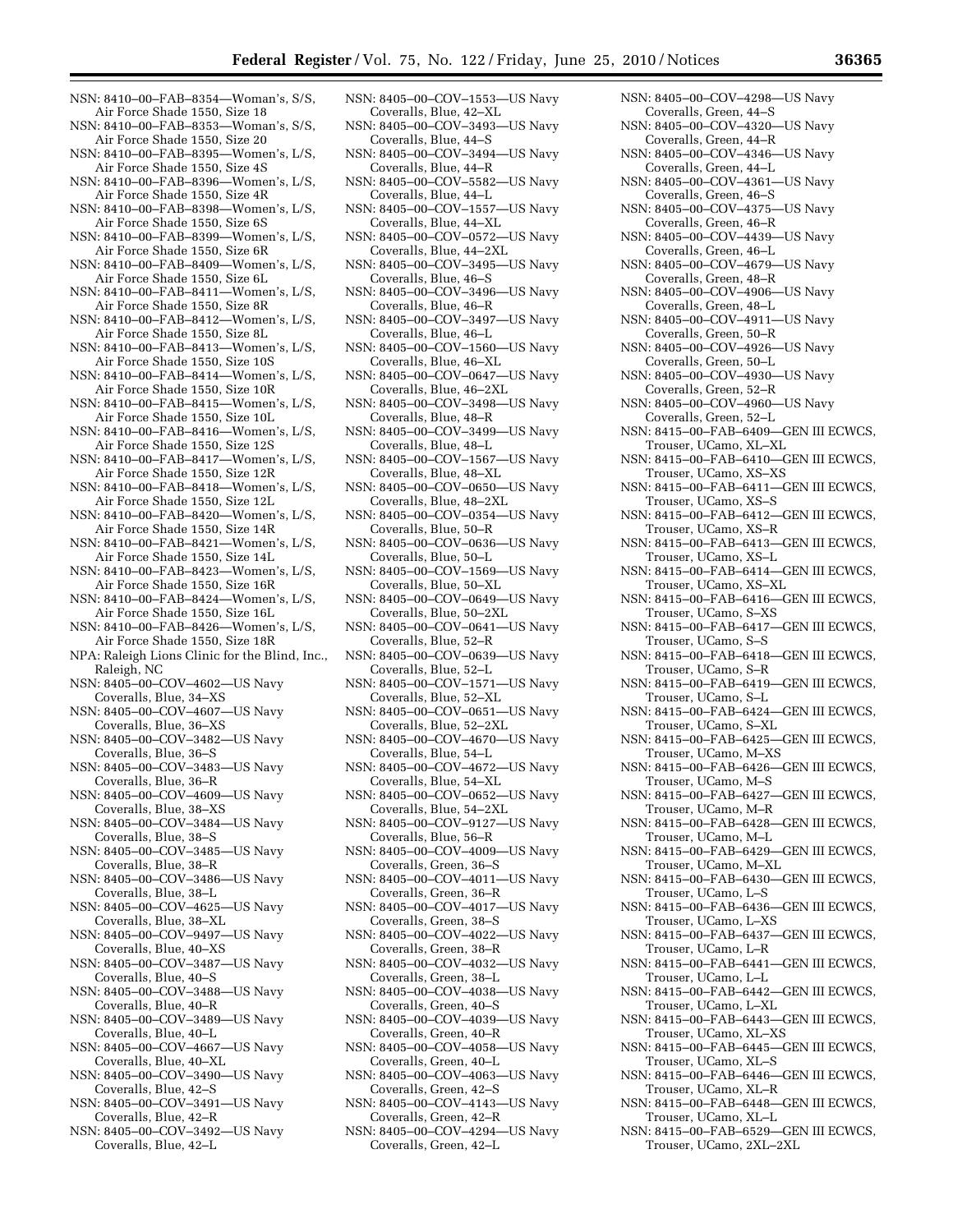- NSN: 8415–00–FAB–6537—GEN III ECWCS, Trouser, UCamo, 2XL–L
- NSN: 8415–00–FAB–6536—GEN III ECWCS, Trouser, UCamo, 2XL–R
- NSN: 8415–00–FAB–6535—GEN III ECWCS, Trouser, UCamo, 2XL–S
- NSN: 8415–00–FAB–6538—GEN III ECWCS, Trouser, UCamo, 2XL–XL
- NSN: 8415–00–FAB–6534—GEN III ECWCS, Trouser, UCamo, 2XL–XS
- NSN: 8415–00–FAB–6533—GEN III ECWCS, Trouser, UCamo, L–2XL
- NSN: 8415–00–FAB–6530—GEN III ECWCS, Trouser, UCamo, M–2XL
- NSN: 8415–00–FAB–6532—GEN III ECWCS, Trouser, UCamo, S–2XL
- NSN: 8415–00–FAB–6531—GEN III ECWCS, Trouser, UCamo, XL–2XL
- NSN: 8415–00–FAB–6528—GEN III ECWCS, Trouser, UCamo, SX–2XL
- NPA: Winston-Salem Industries for the Blind, Winston-Salem, NC
- NSN: 8405–00–NIB–0307—S/S, Army White, Athletic, 15.5R–A
- NSN: 8405–00–NIB–0308—S/S, Army White, Athletic, 16R–A
- NSN: 8405–00–NIB–0309—S/S, Army White, Athletic, 16L–A
- NSN: 8405–00–NIB–0310—S/S, Army White, Athletic, 16.5R–A
- NSN: 8405–00–NIB–0311—S/S, Army White, Athletic, 16.5L–A
- NSN: 8405–00–NIB–0312—S/S, Army White, Athletic, 17R–A
- NSN: 8405–00–NIB–0313—S/S, Army White, Athletic, 17L–A
- NSN: 8405–00–NIB–0314—S/S, Army White, Athletic, 17.5R–A
- NSN: 8405–00–NIB–0315—S/S, Army White, Athletic, 17.5L–A
- NSN: 8405–00–NIB–0316—S/S, Army White, Athletic, 18R–A
- NSN: 8405–00–NIB–0317—S/S, Army White, Athletic, 18L–A
- NSN: 8405–00–NIB–0318—S/S, Army White, Athletic, 18.5L–A
- NSN: 8405–00–NIB–0319—S/S, Army White, Athletic, 19L–A
- NSN: 8405–00–NIB–0320—S/S, Army White, Classic, 13.5R–C
- NSN: 8405–00–NIB–0321—S/S, Army White, Classic, 14R–C
- NSN: 8405–00–NIB–0322—S/S, Army White, Classic, 14.5R–C
- NSN: 8405–00–NIB–0323—S/S, Army White, Classic, 15R–C
- NSN: 8405–00–NIB–0324—S/S, Army White, Classic, 15.5R–C
- NSN: 8405–00–NIB–0325—S/S, Army White, Classic, 16R–C
- NSN: 8405–00–NIB–0326—S/S, Army White, Classic, 16L–C
- NSN: 8405–00–NIB–0327—S/S, Army White, Classic, 16.5R–C
- NSN: 8405–00–NIB–0328—S/S, Army White, Classic, 16.5L–C
- NSN: 8405–00–NIB–0329—S/S, Army White, Classic, 17R–C
- NSN: 8405–00–NIB–0330—S/S, Army White, Classic, 17L–C
- NSN: 8405–00–NIB–0331—S/S, Army White, Classic, 17.5R–C
- NSN: 8405–00–NIB–0332—S/S, Army White, Classic, 17.5L–C
- NSN: 8405–00–NIB–0333—S/S, Army White, Classic, 18R–C
- NSN: 8405–00–NIB–0334—S/S, Army White, Classic, 18L–C
- NSN: 8405–00–NIB–0335—S/S, Army White, Classic, 18.5R–C
- NSN: 8405–00–NIB–0336—S/S, Army White, Classic, 18.5L–C
- NSN: 8405–00–NIB–0337—S/S, Army White, Classic, 19R–C
- NSN: 8405–00–NIB–0338—S/S, Army White, Classic, 19L–C
- NSN: 8405–00–NIB–0339—L/S, Army White, Athletic, 15.5x32/33–A
- NSN: 8405–00–NIB–0340—L/S, Army White, Athletic, 15.5x34/35–A
- NSN: 8405–00–NIB–0341—L/S, Army White, Athletic, 16x30/31–A
- NSN: 8405–00–NIB–0342—L/S, Army White, Athletic, 16x32/33–A
- NSN: 8405–00–NIB–0343—L/S, Army White, Athletic, 16x34/35–A
- NSN: 8405–00–NIB–0344—L/S, Army White, Athletic, 16.5x32/33–A
- NSN: 8405–00–NIB–0345—L/S, Army White, Athletic, 16.5x34/35–A
- NSN: 8405–00–NIB–0346—L/S, Army White, Athletic, 16.5x36/37–A
- NSN: 8405–00–NIB–0347—L/S, Army White, Athletic, 17x32/33–A
- NSN: 8405–00–NIB–0348—L/S, Army White, Athletic, 17x34/35–A
- NSN: 8405–00–NIB–0349—L/S, Army White, Athletic, 17x36/37–A
- NSN: 8405–00–NIB–0350—L/S, Army White, Athletic, 17x38–A
- NSN: 8405–00–NIB–0351—L/S, Army White, Athletic, 17.5x32/33–A
- NSN: 8405–00–NIB–0352—L/S, Army White, Athletic, 17.5x34/35–A
- NSN: 8405–00–NIB–0353—L/S, Army White, Athletic, 17.5x36/37–A
- NSN: 8405–00–NIB–0354—L/S, Army White, Athletic, 18x32/33–A
- NSN: 8405–00–NIB–0355—L/S, Army White, Athletic, 18x34/35–A
- NSN: 8405–00–NIB–0356—L/S, Army White, Athletic, 18x36/37–A
- NSN: 8405–00–NIB–0357—L/S, Army White, Athletic, 18x38–A
- NSN: 8405–00–NIB–0358—L/S, Army White, Athletic, 18.5x32/33–A
- NSN: 8405–00–NIB–0359—L/S, Army White, Athletic, 18.5x34/35–A
- NSN: 8405–00–NIB–0360—L/S, Army White, Athletic, 18.5x36/37–A
- NSN: 8405–00–NIB–0361—L/S, Army White, Athletic, 18.5x38–A
- NSN: 8405–00–NIB–0362—L/S, Army White, Athletic, 19x34/35–A
- NSN: 8405–00–NIB–0363—L/S, Army White, Athletic, 19x36/37–A
- NSN: 8405–00–NIB–0364—L/S, Army White, Athletic, 19x38–A
- NSN: 8405–00–NIB–0365—L/S, Army White, Athletic, 19.5x34/35–A
- NSN: 8405–00–NIB–0366—L/S, Army White, Athletic, 19.5x36/37–A
- NSN: 8405–00–NIB–0367—L/S, Army White, Athletic, 20x34/35–A
- NSN: 8405–00–NIB–0368—L/S, Army White, Athletic, 20x36/37–A
- NSN: 8405–00–NIB–0369—L/S, Army White, Classic, 13.5x32/33–C
- NSN: 8405–00–NIB–0370—L/S, Army White, Classic, 14x29–C
- NSN: 8405–00–NIB–0371—L/S, Army White, Classic, 14x30/31–C
- NSN: 8405–00–NIB–0372—L/S, Army White, Classic, 14x32/33–C
- NSN: 8405–00–NIB–0373—L/S, Army White, Classic, 14.5x30/31–C
- NSN: 8405–00–NIB–0374—L/S, Army White, Classic, 14.5x32/33–C
- NSN: 8405–00–NIB–0375—L/S, Army White, Classic, 15x29–C
- NSN: 8405–00–NIB–0376—L/S, Army White, Classic, 15x30/31–C
- NSN: 8405–00–NIB–0377—L/S, Army White, Classic, 15x32/33–C
- NSN: 8405–00–NIB–0378—L/S, Army White, Classic, 15x34/35–C
- NSN: 8405–00–NIB–0379—L/S, Army White, Classic, 15.5x30/31–C
- NSN: 8405–00–NIB–0380—L/S, Army White, Classic, 15.5x32/33–C
- NSN: 8405–00–NIB–0381—L/S, Army White, Classic, 15.5x34/35–C
- NSN: 8405–00–NIB–0382—L/S, Army White, Classic, 15.5x36/37–C
- NSN: 8405–00–NIB–0383—L/S, Army White, Classic, 16x29–C
- NSN: 8405–00–NIB–0384—L/S, Army White, Classic, 16x30/31–C
- NSN: 8405–00–NIB–0385—L/S, Army White, Classic, 16x32/33–C
- NSN: 8405–00–NIB–0386—L/S, Army White, Classic, 16x34/35–C
- NSN: 8405–00–NIB–0387—L/S, Army White, Classic, 16x36/37–C
- NSN: 8405–00–NIB–0388—L/S, Army White, Classic, 16x38–C
- NSN: 8405–00–NIB–0389—L/S, Army White, Classic, 16.5x30/31–C
- NSN: 8405–00–NIB–0390—L/S, Army White, Classic, 16.5x32/33–C
- NSN: 8405–00–NIB–0391—L/S, Army White, Classic, 16.5x34/35–C
- NSN: 8405–00–NIB–0392—L/S, Army White, Classic, 16.5x36/37–C
- NSN: 8405–00–NIB–0393—L/S, Army White, Classic, 16.5x38–C
- NSN: 8405–00–NIB–0394—L/S, Army White, Classic, 17x32/33–C NSN: 8405–00–NIB–0395—L/S, Army White,

NSN: 8405–00–NIB–0396—L/S, Army White,

NSN: 8405–00–NIB–0397—L/S, Army White,

NSN: 8405–00–NIB–0398—L/S, Army White,

NSN: 8405–00–NIB–0399—L/S, Army White,

NSN: 8405–00–NIB–0400—L/S, Army White,

NSN: 8405–00–NIB–0401—L/S, Army White,

NSN: 8405–00–NIB–0402—L/S, Army White,

NSN: 8405–00–NIB–0403—L/S, Army White,

NSN: 8405–00–NIB–0404—L/S, Army White,

NSN: 8405–00–NIB–0405—L/S, Army White,

NSN: 8405–00–NIB–0406—L/S, Army White,

NSN: 8405–00–NIB–0407—L/S, Army White,

NSN: 8405–00–NIB–0408—L/S, Army White,

NSN: 8405–00–NIB–0409—L/S, Army White,

Classic, 17x34/35–C

Classic, 17x36/37–C

Classic, 17.5x32/33–C

Classic, 17.5x34/35–C

Classic, 17.5x36/37–C

Classic, 18x32/33–C

Classic, 18x34/35–C

Classic, 18x36/37–C

Classic, 18.5x34/35–C

Classic, 18.5x36/37–C

Classic, 18.5x38–C

Classic, 19x34/35–C

Classic, 19x36/37–C

Classic, 19x38–C

Classic, 18x38–C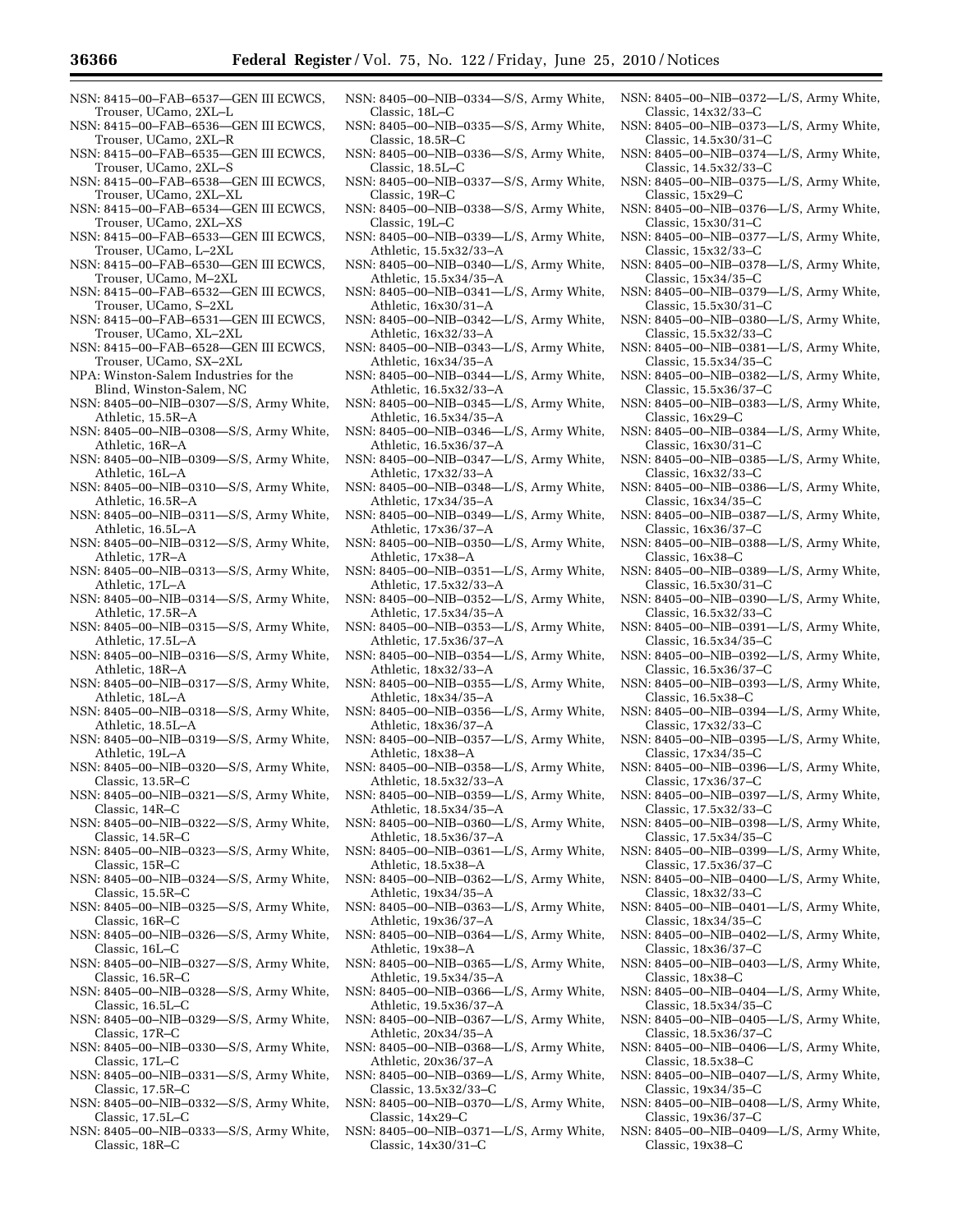- NPA: Winston-Salem Industries for the Blind, Winston-Salem, NC
- NSN: 8415–00–NIB–0827—Mock Turtleneck, XS
- NSN: 8415–00–NIB–0828—Mock Turtleneck, S
- NSN: 8415–00–NIB–0829—Mock Turtleneck, M
- NSN: 8415–00–NIB–0830—Mock Turtleneck, L
- NSN: 8415–00–NIB–0831—Mock Turtleneck, XL
- NSN: 8415–00–NIB–0832—Mock Turtleneck, 2X
- NSN: 8415–00–NIB–0833—Mock Turtleneck, 3X
- NSN: 8415–00–FAB–9788—BDU Coat, Woodland, Type I, XS/XS
- NSN: 8415–00–FAB–9789—BDU Coat, Woodland, Type I, XS/S
- NSN: 8415–00–FAB–9790—BDU Coat, Woodland, Type I, S/XS
- NSN: 8415–00–FAB–9791—BDU Coat, Woodland, Type I, S/S
- NSN: 8415–00–FAB–9792—BDU Coat, Woodland, Type I, S/R
- NSN: 8415–00–FAB–9793—BDU Coat, Woodland, Type I, S/L
- NSN: 8415–00–FAB–9794—BDU Coat, Woodland, Type I, M/XS
- NSN: 8415–00–FAB–9795—BDU Coat, Woodland, Type I, M/S
- NSN: 8415–00–FAB–9796—BDU Coat, Woodland, Type I, M/R
- NSN: 8415–00–FAB–9797—BDU Coat, Woodland, Type I, M/L
- NSN: 8415–00–FAB–9798—BDU Coat, Woodland, Type I, L/S
- NSN: 8415–00–FAB–9799—BDU Coat, Woodland, Type I, L/L
- NSN: 8415–00–FAB–9800—BDU Coat, Woodland, Type I, XL/R
- NSN: 8415–00–FAB–9801—BDU Coat, Woodland, Type I, XL/L
- NSN: 8415–00–FAB–9802—BDU Coat, Woodland, Type I, S/XXS
- NSN: 8415–00–FAB–9803—BDU Coat, Woodland, Type I, M/XXS
- NSN: 8415–00–FAB–9804—BDU Coat, Woodland, Type I, L/XS
- NSN: 8415–00–FAB–9805—BDU Coat, Woodland, Type I, L/R
- NSN: 8415–00–FAB–9806—BDU Coat, Woodland, Type I, XS/R NSN: 8415–00–FAB–9807—BDU Coat,
- Woodland, Type I, S/XL
- NSN: 8415–00–FAB–9808—BDU Coat, Woodland, Type I, M/XL
- NSN: 8415–00–FAB–9809—BDU Coat, Woodland, Type I, L/XL
- NSN: 8415–00–FAB–5070—BDU Coat, Woodland, Type I, XS/XXS
- NSN: 8415–00–FAB–5071—BDU Coat, Woodland, Type I, XS/L
- NSN: 8415–00–FAB–5072—BDU Coat, Woodland, Type I, S/XXXS
- NSN: 8415–00–FAB–5073—BDU Coat, Woodland, Type I, L/XXL
- NSN: 8415–00–FAB–5075—BDU Coat, Woodland, Type I, XXL/XL
- NSN: 8415–00–FAB–5074—BDU Coat, Woodland, Type I, XL/XL
- NSN: 8415–00–FAB–9835—BDU Coat, Woodland, Type VI, XS/XS
- NSN: 8415–00–FAB–9836—BDU Coat, Woodland, Type VI, XS/R
- NSN: 8415–00–FAB–9837—BDU Coat, Woodland, Type VI, S/S
- NSN: 8415–00–FAB–9838—BDU Coat, Woodland, Type VI, S/XL
- NSN: 8415–00–FAB–9839—BDU Coat, Woodland, Type VI, M/XS
- NSN: 8415–00–FAB–9840—BDU Coat, Woodland, Type VI, M/XXS
- NSN: 8415–00–FAB–9841—BDU Coat, Woodland, Type VI, S/L
- NSN: 8415–00–FAB–9842—BDU Coat, Woodland, Type VI, M/R
- NSN: 8415–00–FAB–9843—BDU Coat, Woodland, Type VI, S/R
- NSN: 8415–00–FAB–9844—BDU Coat, Woodland, Type VI, XS/S
- NSN: 8415–00–FAB–9845—BDU Coat, Woodland, Type VI, M/XL
- NSN: 8415–00–FAB–9846—BDU Coat, Woodland, Type VI, M/S
- NSN: 8415–00–FAB–9847—BDU Coat, Woodland, Type VI, M/L
- NSN: 8415–00–FAB–9848—BDU Coat, Woodland, Type VI, L/R
- NSN: 8415–00–FAB–9849—BDU Coat, Woodland, Type VI, L/XL
- NSN: 8415–00–FAB–9850—BDU Coat, Woodland, Type VI, XL/L
- NSN: 8415–00–FAB–9851—BDU Coat, Woodland, Type VI, L/L
- NSN: 8415–00–FAB–9852—BDU Coat, Woodland, Type VI, XL/R
- NSN: 8415–00–FAB–9853—BDU Coat, Woodland, Type VI, L/XS
- NSN: 8415–00–FAB–9854—BDU Coat, Woodland, Type VI, S/XXS
- NSN: 8415–00–FAB–9855—BDU Coat, Woodland, Type VI, S/XS
- NSN: 8415–00–FAB–9856—BDU Coat, Woodland, Type VI, L/S
- NSN: 8415–00–FAB–5079—BDU Coat, Woodland, Type VI, XS/XXS
- NSN: 8415–00–FAB–5078—BDU Coat, Woodland, Type VI, XS/L NSN: 8415–00–FAB–5080—BDU Coat,
- Woodland, Type VI, S/XXXS
- NSN: 8415–00–FAB–5077—BDU Coat, Woodland, Type VI, L/XXL NSN: 8415–00–FAB–5076—BDU Coat,
- Woodland, Type VI, XL/XL
- NSN: 8415–00–FAB–5081—BDU Coat, Woodland, Type VI, XXL/XL
- NSN: 8415–00–FAB–9813—BDU Coat, Desert, Type VII, XS/XS
- NSN: 8415–00–FAB–9814—BDU Coat, Desert, Type VII, XS/S
- NSN: 8415–00–FAB–9815—BDU Coat, Desert, Type VII, XS/R
- NSN: 8415–00–FAB–9816—BDU Coat, Desert, Type VII, S/XXS
- NSN: 8415–00–FAB–9817—BDU Coat, Desert, Type VII, S/XS
- NSN: 8415–00–FAB–9818—BDU Coat, Desert, Type VII, S/S
- NSN: 8415–00–FAB–9819—BDU Coat, Desert, Type VII, S/R
- NSN: 8415–00–FAB–9820—BDU Coat, Desert, Type VII, S/L
- NSN: 8415–00–FAB–9821—BDU Coat, Desert, Type VII, S/XL
- NSN: 8415–00–FAB–9822—BDU Coat, Desert, Type VII, M/XXS
- NSN: 8415–00–FAB–9823—BDU Coat, Desert, Type VII, M/XS
- NSN: 8415–00–FAB–9824—BDU Coat, Desert, Type VII, M/S
- NSN: 8415–00–FAB–9825—BDU Coat, Desert, Type VII, M/R NSN: 8415–00–FAB–9826—BDU Coat,
- Desert, Type VII, M/L NSN: 8415–00–FAB–9827—BDU Coat,
- Desert, Type VII, M/XL NSN: 8415–00–FAB–9828—BDU Coat,
- Desert, Type VII, L/XS NSN: 8415–00–FAB–9829—BDU Coat,
- Desert, Type VII, L/S NSN: 8415–00–FAB–9830—BDU Coat,
- Desert, Type VII, L/R
- NSN: 8415–00–FAB–9831—BDU Coat, Desert, Type VII, L/L
- NSN: 8415–00–FAB–9832—BDU Coat, Desert, Type VII, L/XL
- NSN: 8415–00–FAB–9833—BDU Coat, Desert, Type VII, XL/R
- NSN: 8415–00–FAB–9834—BDU Coat, Desert, Type VII, XL/L
- NSN: 8415–00–FAB–9736—BDU Coat, Desert, Type VII, XS/XXS
- NSN: 8415–00–FAB–9737—BDU Coat, Desert, Type VII, L/XXL
- NSN: 8415–00–FAB–9738—BDU Coat, Desert, Type VII, XL/XL
- NSN: 8415–00–FAB–9739—BDU Coat, Desert, Type VII, XXL/XL
- NSN: 8415–00–FAB–5329—BDU Coat, Desert, Type VII, S/XXS
- NSN: 8415–00–FAB–9769—BDU Trouser, Woodland, Type I, L/S
- NSN: 8415–00–FAB–8253—BDU Trouser, Woodland, Type I, L/R
- NSN: 8415–00–FAB–8204—BDU Trouser, Woodland, Type I, XS/XS
- NSN: 8415–00–FAB–8299—BDU Trouser, Woodland, Type I, XS/R
- NSN: 8415–00–FAB–8300—BDU Trouser, Woodland, Type I, S/XS
- NSN: 8415–00–FAB–8205—BDU Trouser, Woodland, Type I, S/S
- NSN: 8415–00–FAB–8301—BDU Trouser, Woodland, Type I, S/R
- NSN: 8415–00–FAB–8206—BDU Trouser, Woodland, Type I, S/L NSN: 8415–00–FAB–8302—BDU Trouser,

NSN: 8415–00–FAB–8303—BDU Trouser, Woodland, Type I, XL/R NSN: 8415–00–FAB–8304—BDU Trouser, Woodland, Type I, XS/S NSN: 8415–00–FAB–8210—BDU Trouser, Woodland, Type I, M/L NSN: 8415–00–FAB–8305—BDU Trouser, Woodland, Type I, XL/S NSN: 8415–00–FAB–8306—BDU Trouser, Woodland, Type I, XS/L NSN: 8415–00–FAB–8307—BDU Trouser, Woodland, Type I, S/XL NSN: 8415–00–FAB–8308—BDU Trouser, Woodland, Type I, M/XL NSN: 8415–00–FAB–8211—BDU Trouser, Woodland, Type I, L/XL NSN: 8415–00–FAB–8212—BDU Trouser, Woodland, Type I, XL/L NSN: 8415–00–FAB–8271—BDU Trouser, Woodland, Type I, M/XXL NSN: 8415–00–FAB–8272—BDU Trouser, Woodland, Type I, L/XXL

Woodland, Type I, M/XS NSN: 8415–00–FAB–8207—BDU Trouser, Woodland, Type I, M/S NSN: 8415–00–FAB–8208—BDU Trouser, Woodland, Type I, M/R NSN: 8415–00–FAB–8209—BDU Trouser,

Woodland, Type I, L/L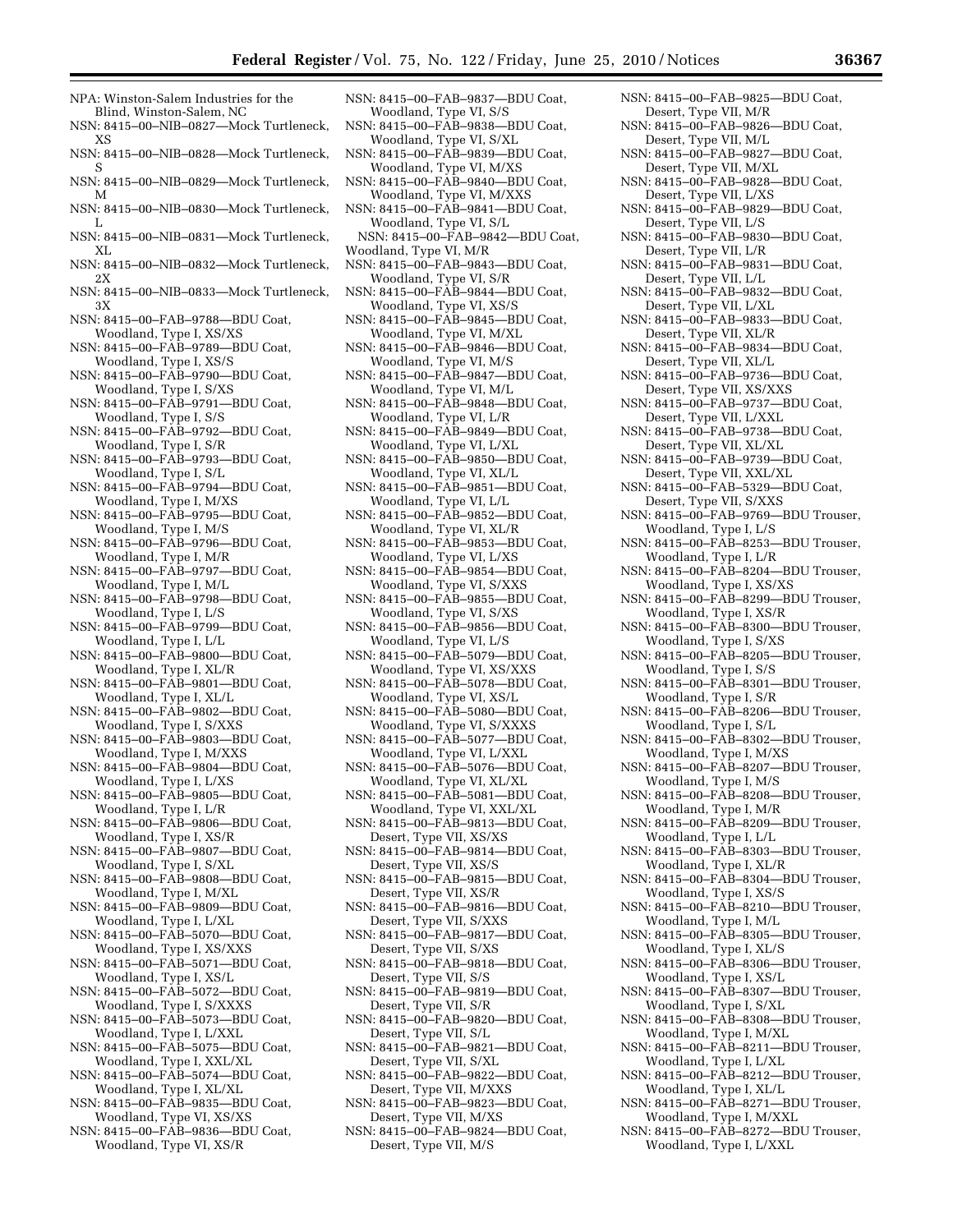- NSN: 8415–00–FAB–8273—BDU Trouser, Woodland, Type I, XXL/XXL
- NSN: 8415–00–FAB–8578—BDU Trouser, Woodland, Type VI, XS/XS
- NSN: 8415–00–FAB–8577—BDU Trouser, Woodland, Type VI, XS/S
- NSN: 8415–00–FAB–8254—BDU Trouser, Woodland, Type VI, XS/L
- NSN: 8415–00–FAB–8255—BDU Trouser, Woodland, Type VI, S/XS
- NSN: 8415–00–FAB–8247—BDU Trouser, Woodland, Type VI, S/L
- NSN: 8415–00–FAB–8256—BDU Trouser, Woodland, Type VI, S/XL
- NSN: 8415–00–FAB–8257—BDU Trouser, Woodland, Type VI, S/R
- NSN: 8415–00–FAB–8258—BDU Trouser, Woodland, Type VI, M/S
- NSN: 8415–00–FAB–8259—BDU Trouser, Woodland, Type VI, M/XS
- NSN: 8415–00–FAB–8260—BDU Trouser, Woodland, Type VI, M/L
- NSN: 8415–00–FAB–8248—BDU Trouser, Woodland, Type VI, M/XL
- NSN: 8415–00–FAB–8249—BDU Trouser, Woodland, Type VI, M/R
- NSN: 8415–00–FAB–8261—BDU Trouser, Woodland, Type VI, L/R
- NSN: 8415–00–FAB–8250—BDU Trouser, Woodland, Type VI, L/S
- NSN: 8415–00–FAB–8262—BDU Trouser, Woodland, Type VI, L/XL
- NSN: 8415–00–FAB–8263—BDU Trouser, Woodland, Type VI, XL/S
- NSN: 8415–00–FAB–8264—BDU Trouser, Woodland, Type VI, XL/L
- NSN: 8415–00–FAB–8265—BDU Trouser, Woodland, Type VI, XL/R
- NSN: 8415–00–FAB–8266—BDU Trouser, Woodland, Type VI, XS/R
- NSN: 8415–00–FAB–8267—BDU Trouser, Woodland, Type VI, S/S
- NSN: 8415–00–FAB–8251—BDU Trouser, Woodland, Type VI, L/L
- NSN: 8415–00–FAB–8268—BDU Trouser, Woodland, Type VI, XXL/XXL
- NSN: 8415–00–FAB–8269—BDU Trouser, Woodland, Type VI, L/XXL
- NSN: 8415–00–FAB–8270—BDU Trouser, Woodland, Type VI, M/XXL
- NSN: 8415–00–FAB–8227—BDU Trouser, Desert, Type VII, XS/XS
- NSN: 8415–00–FAB–8228—BDU Trouser, Desert, Type VII, XS/S
- NSN: 8415–00–FAB–8229—BDU Trouser, Desert, Type VII, XS/R
- NSN: 8415–00–FAB–8230—BDU Trouser, Desert, Type VII, XS/L
- NSN: 8415–00–FAB–8231—BDU Trouser, Desert, Type VII, S/XS
- NSN: 8415–00–FAB–8232—BDU Trouser, Desert, Type VII, S/S
- NSN: 8415–00–FAB–8233—BDU Trouser, Desert, Type VII, S/R
- NSN: 8415–00–FAB–8234—BDU Trouser, Desert, Type VII, S/L
- NSN: 8415–00–FAB–8235—BDU Trouser, Desert, Type VII, S/XL
- NSN: 8415–00–FAB–8236—BDU Trouser, Desert, Type VII, M/XS
- NSN: 8415–00–FAB–8237—BDU Trouser, Desert, Type VII, M/S
- NSN: 8415–00–FAB–8238—BDU Trouser, Desert, Type VII, M/R
- NSN: 8415–00–FAB–8239—BDU Trouser, Desert, Type VII, M/L
- NSN: 8415–00–FAB–8240—BDU Trouser, Desert, Type VII, M/XL
- NSN: 8415–00–FAB–8241—BDU Trouser, Desert, Type VII, L/S
- NSN: 8415–00–FAB–8242—BDU Trouser, Desert, Type VII, L/R
- NSN: 8415–00–FAB–8243—BDU Trouser, Desert, Type VII, L/L
- NSN: 8415–00–FAB–8244—BDU Trouser, Desert, Type VII, L/XL
- NSN: 8415–00–FAB–8313—BDU Trouser, Desert, Type VII, XL/S
- NSN: 8415–00–FAB–8245—BDU Trouser, Desert, Type VII, XL/R
- NSN: 8415–00–FAB–8246—BDU Trouser, Desert, Type VII, XL/L
- NSN: 8415–00–FAB–0101—BDU Trouser, Desert, Type VII, M/2XL
- NSN: 8415–00–FAB–0113—BDU Trouser, Desert, Type VII, L/2XL
- NSN: 8415–00–FAB–0105—BDU Trouser, Desert, Type VII, 2XL/2XL
- NSN: 8415–00–FAB–5722—ACU Coat, XS– XS
- NSN: 8415–00–FAB–5723—ACU Coat, XS–S
- NSN: 8415–00–FAB–5724—ACU Coat, XS–R
- NSN: 8415–00–FAB–5725—ACU Coat, S– XXS
- NSN: 8415–00–FAB–5726—ACU Coat, S–XS
- NSN: 8415–00–FAB–5728—ACU Coat, S–R NSN: 8415–00–FAB–5727—ACU Coat, S–S
- NSN: 8415–00–FAB–5729—ACU Coat, S–L
- NSN: 8415–00–FAB–5731—ACU Coat, M– XXS
- NSN: 8415–00–FAB–5730—ACU Coat, S–XL NSN: 8415–00–FAB–5732—ACU Coat, M–XS
- NSN: 8415–00–FAB–5733—ACU Coat, M–S NSN: 8415–00–FAB–5734—ACU Coat, M–R NSN: 8415–00–FAB–5735—ACU Coat, M–L
- NSN: 8415–00–FAB–5736—ACU Coat, M–XL NSN: 8415–00–FAB–5737—ACU Coat, L–XS
	- NSN: 8415–00–FAB–5738—ACU Coat, L–S NSN: 8415–00–FAB–5739—ACU Coat, L–R
- NSN: 8415–00–FAB–5740—ACU Coat, L–L NSN: 8415–00–FAB–5741—ACU Coat, L–XL
- NSN: 8415–00–FAB–5745—ACU Coat, XL–
- XL NSN: 8415–00–FAB–5744—ACU Coat, XL–L
- NSN: 8415–00–FAB–5742—ACU Coat, L– XXL
- NSN: 8415–00–FAB–5746—ACU Coat, XXL– XL
- NSN: 8415–00–FAB–5743—ACU Coat, XL–R NSN: 8415–00–FAB–0521—ACU Coat, XS–L NSN: 8415–00–FAB–0523—ACU Coat, XS–
- XL NSN: 8415–00–FAB–1733—ACU Coat, XL–S NSN: 8415–00–FAB–0531—ACU Coat, XXL–
- R NSN: 8415–00–FAB–1734—ACU Coat, XXL–
- L NSN: 8415–00–FAB–1730—ACU Coat, XS–
- XXS NSN: 8415–00–FAB–1731—ACU Coat, M– XXL
- NSN: 8415–00–FAB–0525—ACU Coat, L– XXS
- NSN: 8415–00–FAB–0529—ACU Coat, XL– XXS
- NSN: 8415–00–FAB–1732—ACU Coat, XL– XS
- NSN: 8415–00–FAB–0542—ACU Coat, XL– XXL
- NSN: 8415–00–FAB–0541—ACU Coat, XXL– XXL
- NSN: 8415–00–FAB–5747—ACU Trouser,
- NSN: 8415–00–FAB–5749—ACU Trouser, XS–R NSN: 8415–00–FAB–5752—ACU Trouser, S– S NSN: 8415–00–FAB–5751—ACU Trouser, S– XS NSN: 8415–00–FAB–5754—ACU Trouser, S– L NSN: 8415–00–FAB–5755—ACU Trouser, S– XL NSN: 8415–00–FAB–5756—ACU Trouser, M–XS NSN: 8415–00–FAB–5753—ACU Trouser, S– R NSN: 8415–00–FAB–5757—ACU Trouser, M–S NSN: 8415–00–FAB–5750—ACU Trouser, XS–L NSN: 8415–00–FAB–5758—ACU Trouser, M–R NSN: 8415–00–FAB–5759—ACU Trouser, M–L NSN: 8415–00–FAB–5760—ACU Trouser, M–XL NSN: 8415–00–FAB–5761—ACU Trouser, L– S NSN: 8415–00–FAB–5763—ACU Trouser, L–  $\mathbf{I}$ . NSN: 8415–00–FAB–5762—ACU Trouser, L– R NSN: 8415–00–FAB–5764—ACU Trouser, L– XL NSN: 8415–00–FAB–5765—ACU Trouser, XL–S NSN: 8415–00–FAB–5766—ACU Trouser,  $XL-R$ NSN: 8415–00–FAB–5767—ACU Trouser, XL–L NSN: 8415–00–FAB–5768—ACU Trouser, XXL–R NSN: 8415–00–FAB–4667—ACU Trouser, S– XXL NSN: 8415–00–FAB–4674—ACU Trouser, M–XXL NSN: 8415–00–FAB–8074—ACU Trouser, L– XS NSN: 8415–00–FAB–4673—ACU Trouser, L– XXL NSN: 8415–00–FAB–4672—ACU Trouser, XL–XS NSN: 8415–00–FAB–4671—ACU Trouser, XL–XL
	- NSN: 8415–00–FAB–4669—ACU Trouser, XL–XXL
	- NSN: 8415–00–FAB–4668—ACU Trouser, XXL–XS
	- NSN: 8415–00–FAB–8075—ACU Trouser, XXL–S
	- NSN: 8415–00–FAB–8080—ACU Trouser, XXL–L
	- NSN: 8415–00–FAB–4650—ACU Trouser, XXL–XL
	- NSN: 8415–00–FAB–4649—ACU Trouser, XXL–XXL
	- NSN: 8405–00–FAB–4220—HDU Trouser, 28X32
- NSN: 8405–00–FAB–4221—HDU Trouser, 30X28
- NSN: 8405–00–FAB–4222—HDU Trouser,
- XS–XS
- NSN: 8415–00–FAB–6701—ACU Trouser, XS–XXL
- NSN: 8415–00–FAB–5748—ACU Trouser, XS–S
- NSN: 8415–00–FAB–6700—ACU Trouser, XS–XL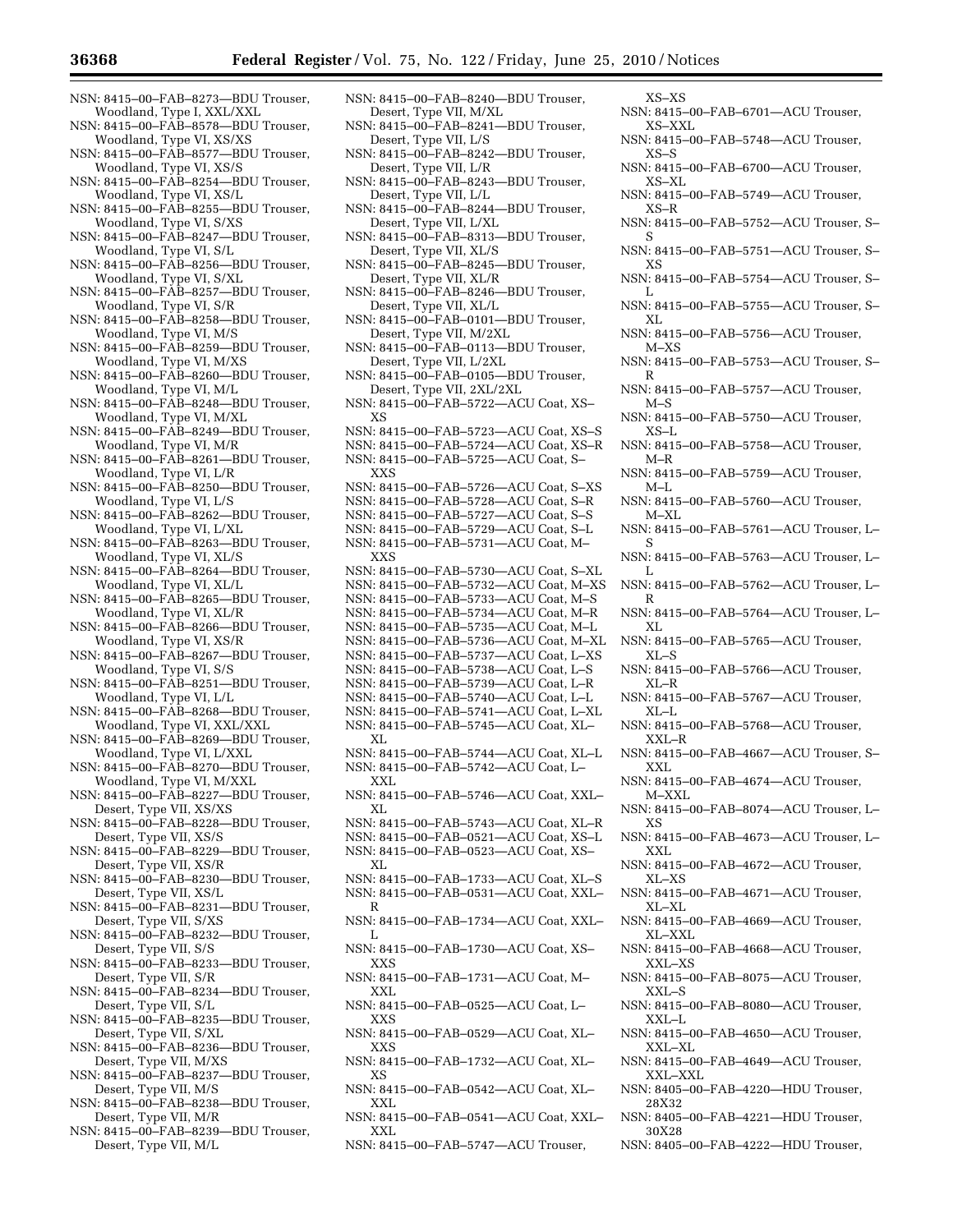- 30X30
- NSN: 8405–00–FAB–4223—HDU Trouser, 30X32
- NSN: 8405–00–FAB–4224—HDU Trouser, 30X34
- NSN: 8405–00–FAB–4225—HDU Trouser, 30X36
- NSN: 8405–00–FAB–4226—HDU Trouser, 32X28
- NSN: 8405–00–FAB–4227—HDU Trouser, 32X30
- NSN: 8405–00–FAB–4228—HDU Trouser, 32X32
- NSN: 8405–00–FAB–4229—HDU Trouser, 32X34
- NSN: 8405–00–FAB–4230—HDU Trouser, 32X36
- NSN: 8405–00–FAB–4231—HDU Trouser, 34X28
- NSN: 8405–00–FAB–4232—HDU Trouser, 34X30
- NSN: 8405–00–FAB–4233—HDU Trouser, 34X32
- NSN: 8405–00–FAB–4234—HDU Trouser, 34X34
- NSN: 8405–00–FAB–4235—HDU Trouser, 34X36
- NSN: 8405–00–FAB–4236—HDU Trouser, 36X28
- NSN: 8405–00–FAB–4237—HDU Trouser, 36X30
- NSN: 8405–00–FAB–4238—HDU Trouser, 36X32
- NSN: 8405–00–FAB–4239—HDU Trouser, 36X34
- NSN: 8405–00–FAB–4240—HDU Trouser, 36X36
- NSN: 8405–00–FAB–4241—HDU Trouser, 38X28
- NSN: 8405–00–FAB–4242—HDU Trouser, 38X30
- NSN: 8405–00–FAB–4243—HDU Trouser, 38X32
- NSN: 8405–00–FAB–4244—HDU Trouser, 38X34
- NSN: 8405–00–FAB–4245—HDU Trouser, 38X36
- NSN: 8405–00–FAB–4246—HDU Trouser, 40X28
- NSN: 8405–00–FAB–4247—HDU Trouser, 40X30
- NSN: 8405–00–FAB–4248—HDU Trouser, 40X32
- NSN: 8405–00–FAB–4249—HDU Trouser, 40X34
- NSN: 8405–00–FAB–4250—HDU Trouser, 40X36
- NSN: 8405–00–FAB–4251—HDU Trouser, 42X28
- NSN: 8405–00–FAB–4252—HDU Trouser, 42X30
- NSN: 8405–00–FAB–4253—HDU Trouser, 42X32
- NSN: 8405–00–FAB–4254—HDU Trouser, 42X34
- NSN: 8405–00–FAB–4255—HDU Trouser, 42X36
- NSN: 8405–00–FAB–4256—HDU Trouser, 44X28
- NSN: 8405–00–FAB–4257—HDU Trouser, 44X30
- NSN: 8405–00–FAB–4258—HDU Trouser, 44X32
- NSN: 8405–00–FAB–4259—HDU Trouser, 44X34
- NSN: 8405–00–FAB–4260—HDU Trouser,
- 44X36
- NSN: 8405–00–FAB–4261—HDU Trouser, 46X28 NSN: 8405–00–FAB–4262—HDU Trouser,
- 46X30 NSN: 8405–00–FAB–4263—HDU Trouser,
- 46X32 NSN: 8405–00–FAB–4264—HDU Trouser,
- 46X34 NSN: 8405–00–FAB–4265—HDU Trouser,
- 46X36 NSN: 8470–00–FAB–7241—IOTV Front, X–
- SM NSN: 8470–00–FAB–7242—IOTV Front, SM NSN: 8470–00–FAB–7243—IOTV Front,
- MD–REG
- NSN: 8470–00–FAB–7244—IOTV Front, MD–LNG
- NSN: 8470–00–FAB–7262—IOTV Front, LG– REG
- NSN: 8470–00–FAB–7245—IOTV Front, LG– LNG
- NSN: 8470–00–FAB–7246—IOTV Front, XL– REG
- NSN: 8470–00–FAB–7247—IOTV Front, XL– LNG
- NSN: 8470–00–FAB–7248—IOTV Front, 2XL
- NSN: 8470–00–FAB–7249—IOTV Front, 3XL
- NSN: 8470–00–FAB–7250—IOTV Front, 4XL
- NSN: 8470–00–FAB–7251—IOTV Back, X–
- SM NSN: 8470–00–FAB–7252—IOTV Back, SM NSN: 8470–00–FAB–7253—IOTV Back, MD–
- REG NSN: 8470–00–FAB–7254—IOTV Back, MD–
- LNG
- NSN: 8470–00–FAB–7255—IOTV Back, LG– REG
- NSN: 8470–00–FAB–7256—IOTV Back, LG– LNG
- NSN: 8470–00–FAB–7257—IOTV Back, XL– REG
- NSN: 8470–00–FAB–7258—IOTV Back, XL– LNG
- NSN: 8470–00–FAB–7259—IOTV Back, 2XL
- NSN: 8470–00–FAB–7260—IOTV Back, 3XL
- NSN: 8470–00–FAB–7261—IOTV Back, 4XL NSN: 8470–00–FAB–2391—OTV Vest,
- Desert, Small
- NSN: 8470–00–FAB–2392—OTV Vest,
- Desert, Medium NSN: 8470–00–FAB–2393—OTV Vest, Desert, Large
- NSN: 8470–00–FAB–2394—OTV Vest, Desert, X–Large
- NSN: 8470–00–FAB–0756—OTV Vest, Desert, 2X–Large
- NSN: 8470–00–FAB–0881—OTV Vest, Desert, 3X–Large
- NSN: 8470–00–FAB–2283—OTV Throat, Desert
- NSN: 8470–00–FAB–2279—OTV Groin, Desert, Small–Medium
- NSN: 8470–00–FAB–2237—OTV Groin, Desert, Large–3XLarge
- NSN: 8470–00–FAB–5670—OTV Vest, Woodland, X–Small
- NSN: 8470–00–FAB–5671—OTV Vest, Woodland, Small
- NSN: 8470–00–FAB–5669—OTV Vest, Woodland, Medium
- NSN: 8470–00–FAB–5668—OTV Vest, Woodland, Large
- NSN: 8470–00–FAB–5667—OTV Vest, Woodland, X–Large
- NSN: 8470–00–FAB–4440—OTV Vest,
- Woodland, 2X–Large
- NSN: 8470–00–FAB–4441—OTV Vest, Woodland, 3X–Large
- NSN: 8470–00–FAB–4442—OTV Vest, Woodland, 4X–Large
- NSN: 8470–00–FAB–0882—OTV Throat, Woodland
- NSN: 8470–00–FAB–0883—OTV Groin, Woodland, XSmall–Medium
- NSN: 8470–00–FAB–0884—OTV Groin, Woodland, Large–4XLarge
- NSN: 8470–00–FAB–3566—OTV Vest, Pantone, X–Small
- NSN: 8470–00–FAB–3572—OTV Vest, Pantone, Small
- NSN: 8470–00–FAB–3573—OTV Vest, Pantone, Medium
- NSN: 8470–00–FAB–3571—OTV Vest, Pantone, Large
- NSN: 8470–00–FAB–3570—OTV Vest, Pantone, X–Large
- NSN: 8470–00–FAB–3569—OTV Vest, Pantone, 2X–Large
- NSN: 8470–00–FAB–3568—OTV Vest, Pantone, 3X–Large
- NSN: 8470–00–FAB–3567—OTV Vest, Pantone, 4X–Large
- NSN: 8470–00–FAB–3624—OTV Throat, Pantone
- NSN: 8470–00–FAB–3625—OTV Groin, Pantone, XSmall–Medium
- NSN: 8470–00–FAB–3626—OTV Groin, Pantone, Large–4XLarge
- NSN: 8470–00–FAB–2390—OTV Vest, Desert, XSmall NSN: 8470–00–NIB–0031—Kit, Pre-Cut,

Fabric, OTV Vest, Desert, 4X NSN: 8415–00–FAB–4705—Army IPFU

NSN: 8415–00–FAB–4714—Army IPFU

NSN: 8415–00–FAB–4712—Army IPFU

NSN: 8415–00–FAB–4706—Army IPFU

NSN: 8415–00–FAB–4715—Army IPFU

NSN: 8415–00–FAB–4713—Army IPFU

NSN: 8415–00–FAB–4707—Army IPFU

NSN: 8415–00–FAB–4716—Army IPFU

NSN: 8415–00–FAB–4721—Army IPFU

NSN: 8415–00–FAB–4708—Army IPFU

NSN: 8415–00–FAB–4717—Army IPFU

NSN: 8415–00–FAB–4722—Army IPFU

NSN: 8415–00–FAB–4709—Army IPFU

NSN: 8415–00–FAB–4718—Army IPFU

NSN: 8415–00–FAB–4723—Army IPFU

NSN: 8415–00–FAB–4710—Army IPFU

NSN: 8415–00–FAB–4719—Army IPFU

NSN: 8415–00–FAB–4724—Army IPFU

NSN: 8415–00–FAB–4711—Army IPFU

NSN: 8415–00–FAB–4720—Army IPFU

Jacket, XS–S

Jacket, XS–R

Jacket, XS–L

Jacket, S–S

Jacket, S–R

Jacket, S–L

Jacket, M–S

Jacket, M–R

Jacket, M–L

Jacket, L–S

Jacket, L–R

Jacket, L–L

Jacket, XL–S

Jacket, XL–R

Jacket, XL–L

Jacket, 2XL–S

Jacket, 2XL–R

Jacket, 2XL–L

Jacket, 3XL–S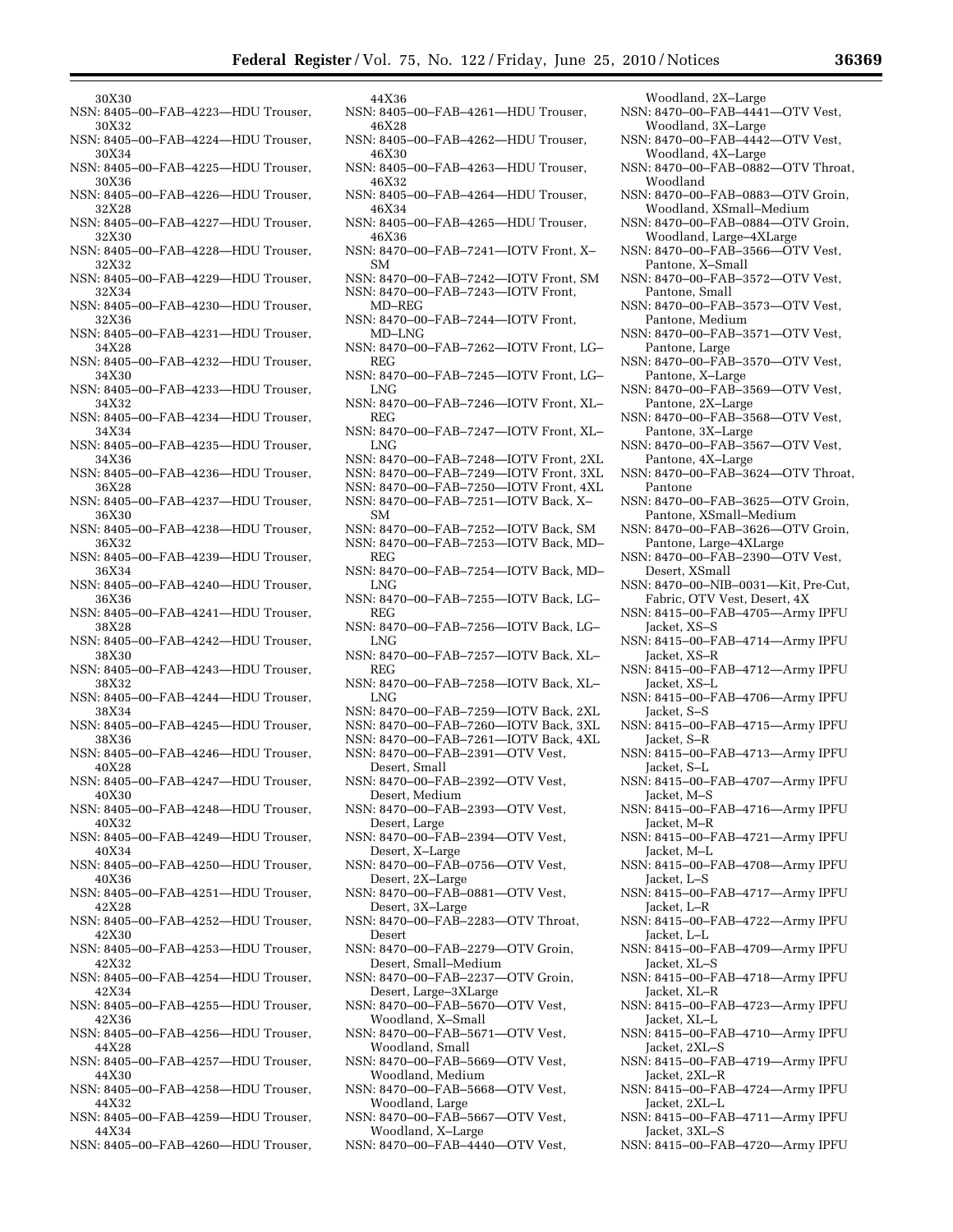- Jacket, 3XL–R
- NSN: 8415–00–FAB–4725—Army IPFU Jacket, 3XL–L
- NSN: 8415–00–NIB–0858—Army IPFU Jacket (w/Digital Reflective), XS–S
- NSN: 8415–00–NIB–0859—Army IPFU Jacket (w/Digital Reflective), XS–R
- NSN: 8415–00–NIB–0860—Army IPFU Jacket (w/Digital Reflective), XS–L
- NSN: 8415–00–NIB–0861—Army IPFU Jacket (w/Digital Reflective), S–S
- NSN: 8415–00–NIB–0862—Army IPFU Jacket (w/Digital Reflective), S–R
- NSN: 8415–00–NIB–0863—Army IPFU Jacket (w/Digital Reflective), S–L
- NSN: 8415–00–NIB–0864—Army IPFU Jacket (w/Digital Reflective), M–S
- NSN: 8415–00–NIB–0865—Army IPFU Jacket (w/Digital Reflective), M–R
- NSN: 8415–00–NIB–0866—Army IPFU Jacket (w/Digital Reflective), M–L
- NSN: 8415–00–NIB–0867—Army IPFU Jacket (w/Digital Reflective), L–S
- NSN: 8415–00–NIB–0868—Army IPFU Jacket (w/Digital Reflective), L–R
- NSN: 8415–00–NIB–0869—Army IPFU Jacket (w/Digital Reflective), L–L
- NSN: 8415–00–NIB–0870—Army IPFU Jacket (w/Digital Reflective), XL–S
- NSN: 8415–00–NIB–0871—Army IPFU Jacket (w/Digital Reflective), XL–R
- NSN: 8415–00–NIB–0872—Army IPFU Jacket (w/Digital Reflective), XL–L
- NSN: 8415–00–NIB–0873—Army IPFU Jacket (w/Digital Reflective), 2XL–S
- NSN: 8415–00–NIB–0874—Army IPFU Jacket (w/Digital Reflective), 2XL–R
- NSN: 8415–00–NIB–0875—Army IPFU Jacket (w/Digital Reflective), 2XL–L
- NSN: 8415–00–NIB–0876—Army IPFU Jacket (w/Digital Reflective), 3XL–S
- NSN: 8415–00–NIB–0877—Army IPFU Jacket (w/Digital Reflective), 3XL–R
- NSN: 8415–00–NIB–0878—Army IPFU Jacket (w/Digital Reflective), 3XL–L
- NSN: 8415–00–FAB–5407—Army IPFU Pants, L–R
- NSN: 8415–00–FAB–5416—Army IPFU Pants, XL–R
- NSN: 8415–00–FAB–5401—Army IPFU Pants, 2XL–R
- NSN: 8415–00–FAB–5404—Army IPFU Pants, 3XL–R
- NSN: 8415–00–FAB–5412—Army IPFU Pants, S–L
- NSN: 8415–00–FAB–5409—Army IPFU Pants, M–L
- NSN: 8415–00–FAB–5406—Army IPFU Pants, L–L
- NSN: 8415–00–FAB–5415—Army IPFU Pants, XL–L
- NSN: 8415–00–FAB–5400—Army IPFU Pants, 2XL–L
- NSN: 8415–00–FAB–5403—Army IPFU Pants, 3XL–L
- NSN: 8415–00–FAB–5420—Army IPFU Pants, XS–S
- NSN: 8415–00–FAB–5414—Army IPFU Pants, S–S
- NSN: 8415–00–FAB–5411—Army IPFU Pants, M–S
- NSN: 8415–00–FAB–5408—Army IPFU Pants, L–S
- NSN: 8415–00–FAB–5417—Army IPFU Pants, XL–S
- NSN: 8415–00–FAB–5402—Army IPFU
- Pants, 2XL–S NSN: 8415–00–FAB–5405—Army IPFU Pants, 3XL–S
- NSN: 8415–00–FAB–5419—Army IPFU Pants, XS–R
- NSN: 8415–00–FAB–5413—Army IPFU Pants, SS–R
- NSN: 8415–00–FAB–5410—Army IPFU Pants, M–R
- NPA: Blind Industries & Services of Maryland, Baltimore, MD
- Contracting Activity: Dept of Justice, Federal Prison System, Unicor, Washington, DC
- COVERAGE: C–List for 100% of the requirements of UNICOR as aggregated by Federal Prison Industries.
- NSN: 7195–00–NIB–0018—Foot Rest, Ergonomic Adjustable
- NSN: 7195–00–NIB–0019—Foot Rest, Ergonomic Adjustable
- NSN: 7110–00–NIB–0063—Monitor Arm, Column Mount, Ergonomic
- COVERAGE: A–List for the Total Government Requirement as aggregated by the General Services Administration.
- NSN: 7110–00–NIB–0064—Double Monitor Arm, Column Mount, Ergonomic
- COVERAGE: B–List for the Broad Government Requirement as aggregated by the General Services Administration.
- NPA: The Chicago Lighthouse for People Who Are Blind or Visually Impaired, Chicago, IL
- Contracting Activity: Federal Acquisition Service, GSA/FSS Household and Industrial Furniture, Arlington, VA
- NSN: 7530–00–NIB–0921—Thermal Paper, Calculator and Printing Machine
- COVERAGE: A–List for the Total Government Requirement as aggregated by the General Services Administration.
- NSN: 7530–00–NIB–0922—Thermal Paper Rolls, Cash Register/Point of Sale
- NSN: 7530–00–NIB–0923—Thermal Paper Roll
- COVERAGE: B–List for the Broad Government Requirement as aggregated by the General Services Administration.
- NPA: Cincinnati Association for the Blind, Cincinnati, OH
- Contracting Activity: Federal Acquisition Service, GSA/FSS OFC SUP CTR—Paper Products, New York, NY

NSN: 4510–01–426–4187—SKILCRAFT–Zep Meter Mist 3000 Plus Dispenser

- NPA: Envision, Inc., Wichita, KS Contracting Activity: Federal Acquisition
- Service, GSA/FAS Southwest Supply Center (QSDAC), Fort Worth, TX
- COVERAGE: A–List for the Total Government Requirement as aggregated by the General Services Administration.

# **SKILCRAFT–Zep Meter Mist Refill**

- NSN: 6840–01–368–4785
- NSN: 6840–01–368–4787
- NSN: 6840–01–368–4789
- NSN: 6840–01–425–8232
- NSN: 6840–01–429–5864
- NPA: Lighthouse for the Blind, St. Louis, MO Contracting Activity: Federal Acquisition
- Service, GSA/FAS Southwest Supply Center (QSDAC), Fort Worth, TX
- COVERAGE: A–List for the Total Government Requirement as aggregated by the General Services Administration.
- NSN: 9905–00–NIB–0046—Wet Floor Sign
- NPA: New York City Industries for the Blind, Inc., Brooklyn, NY
- Contracting Activity: Federal Acquisition Service, GSA/FAS Southwest Supply Center (QSDAC), Fort Worth, TX
- COVERAGE: A–List for the Total Government Requirement as aggregated by the General Services Administration.

#### **Services**

- Service Type/Location: Base Operations Support Service, Joint Base Andrews Naval Air Facility, Washington, DC
- NPA: Davis Memorial Goodwill Industries, Washington, DC
- Contracting Activity: Joint Base Andrews Naval Air Facility, 316th Contracting Squadron, Washington, DC
- Service Type/Location: Custodial Service, Hickam Air Force Base, Hickam Air Force Base, HI
- NPA: Opportunities for the Retarded, Inc., Wahiawa, HI
- Contracting Activity: Dept of the Air Force, FA5215 15th Contracting Squadron/LGC, Hickam Air Force Base, HI
- Service Type/Location: Janitorial Service, Rescue 21 Project Residence Office (PRO), Douglas, AK
- NPA: REACH, Inc., Juneau, AK
- Contracting Activity: Dept of Homeland Security, U.S. Coast Guard, Washington, DC
- Service Type/Location: Laundry Service, USDA National Centers for Animal Health, 1920 Dayton Avenue, Ames, IA
- NPA: Genesis Development, Jefferson, IA Contracting Agency: U.S. Dept. of
- Agriculture, Animal and Plant Health Inspection Service, Minneapolis, MN Service Type/Location: Medical
- Transcription Service, VA VISN 20 Portland OR VA Medical Center (offsite location: 3602 West Dallas, Houston, TX)
- NPA: Lighthouse for the Blind of Houston, Houston, TX
- Contracting Activity: Department of Veterans Affairs, VA Medical Center, Boise, ID
- Service Type/Location: Custodial Service, Bureau of Land Management, 1046 Gunston Road, Lorton, VA
- NPA: MVLE, Inc., Springfield, VA

Service Type/Location: Grounds

Buckhannon, WV

NPA: Goodwill Industries of Kanawha Valley, Inc., Charleston, WV Contracting Activity: Dept of the Army, XRAW8BS WV USPF0 SPT SEC,

Norfolk, VA

WV

- Contracting Activity: Dept of the Interior, Bureau of Land Management, ES– EASTERN States office, Springfield, VA
- Service Type/Location: Custodial Service, Marine Corps Air Station Cherry Point,
- NC NPA: Coastal Enterprises of Jacksonville, Inc., Jacksonville, NC

Contracting Activity: Dept of the Navy, Naval FAC Engineering CMD MID LANT,

Maintenance, 130th Airlift Squadron, 1679 Coonskin Dr Unit #36, Charleston,